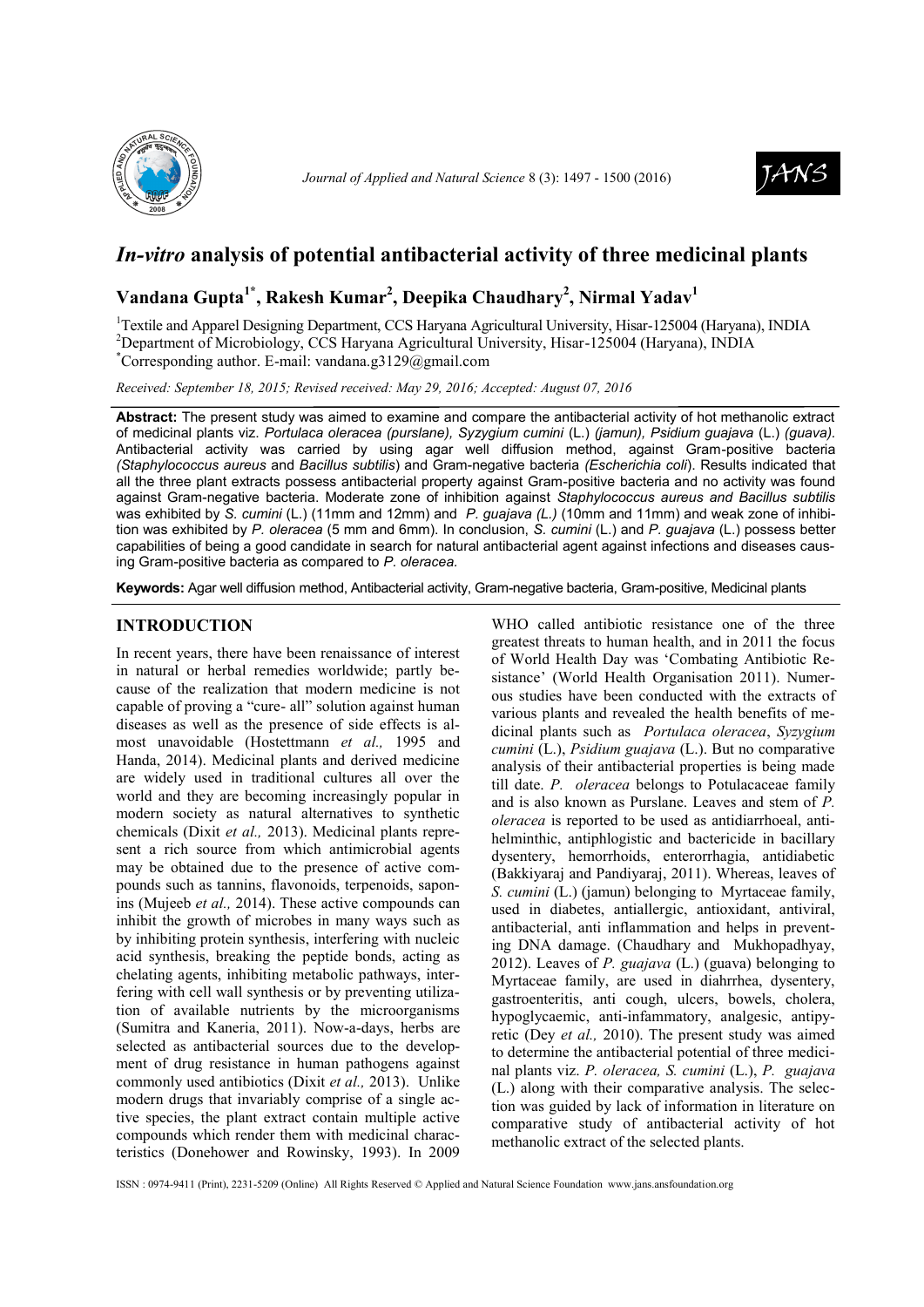### **MATERIALS AND METHODS**

**Collection of plant material:** Mature leaves and stem of *P. oleracea*, leaves of *S. cumini* (L.) and *P. guajava* (L.) were collected from Haryana Agricultural University, Hisar, Haryana during the month of April 2014. The collected plant material was thoroughly washed under tap water, rinsed in distilled water and shade dried.

**Preparation of methanol extract:** The shade dried plant material was grounded into powder. About 40 gm powder was extracted with 250 ml of methanol at 55-60 $^{\circ}$ C for 4 hours. The extracts obtained were filtered, concentrated after dryness in rota vapor. The dried extracts were stored in air tight containers at  $4^{\circ}C$ for further study. **(**Choudhary *et al.,* 2012)

**Test organisms:** The pure cultures of common human pathogenic Gram-positive bacteria (*Staphylococcus aureus* and *Bacillus subtilis)* and Gram negative bacteria *(Escherichia coli)* were obtained from the Department of Veterinary Microbiology, Lala Lajpat Rai University of Veterinary and Animal Sciences, Hisar and sub-cultured in nutrient agar plates and slants. Three to five well-isolated colonies of micro-organism were aseptically transferred into the tube containing 5ml of Brain Heart Infusion Broth. The inoculated broth tubes were incubated at  $37^{\circ}$ C for 24 hours. The growth was observed in the form of turbidity and the tubes were stored at  $4^{\circ}$  C for further experimental work.

**Screening of antibacterial activity:** The modified agar well diffusion method of Dey *et al.,* (2010) was employed to study the antibacterial activity of the plant extracts. The Nutrient agar medium (28 g nutrient agar in 1000 ml distilled water) was autoclaved at 15 lbs pressure (121 $^{\circ}$ C) for 15 minutes. After autoclaving, the media was poured into sterilized petri plates with a uniform thickness of approximately 4 mm. The agar plates were allowed to solidify at ambient temperature and were used after 24 hours. Three uniform wells were prepared with the help of sterile cork borer of 5 mm diameter in agar plates. The entire agar surface was then inoculated by sterile cotton swab dipped in bacterial culture and left for 3 to 4 minutes. Different hot methanolic plant extracts were added to the grooves and one control (methanol) of each was added to groove on separate agar plate. The plates were incubated for 24 hours at  $37^{\circ}$  C. Plates were examined and zone of inhibition of the bacteria growth was measured in mm by using diameter measurement scale. All the assays were performed in triplicate and expressed as average values. Antibacterial activity of plant extracts and control was interpreted as no activity (- mm), weak (<6mm), moderate (7-12mm) and strong activity (>12mm).

#### **RESULTS AND DISCUSSION**

The main objective of this study was to screen antibacterial activity of three medicinal plants and compare them to identify the potential antibacterial plant extract for the therapeutic use. Hot methanolic extracts of the selected parts of the plants were prepared by soxhlet extraction process. Agar well diffusion method was employed to test the antibacterial efficiency of all the three plant extracts. The bacterial resistance was tested against two Gram-positive bacteria (*S. aureus* and *B. subtilis*) and one Gram-negative bacteria (*E. coli*). The results of the present study revealed that the three hot methanolic plant extracts under study posses antibacterial activity against Gram-positive bacteria (*S. aureus* and *B. subtilis*), which are very much in conformation with the results of the studies conducted by Mohamed *et al.,* 2013. Bakkiyaraj and Pandiyaraj 2011, and Egga *et al*., 2014. All hot methanolic plant extracts did not display any antibacterial activity against *Escherichia coli* as presented in table 1. Zero antibacterial activity was exhibited by control (methanol) against tested bacteria under study. The resistance of the Gramnegative bacteria to several plant extracts was previously highlighted by Biswas *et al.,* 2003 and suggested that such activity could be attributed to the cell wall structure of E. coli, as it have an effective permeability barrier, comprised of a thin lipopolysaccharide exterior membrane, which restrict the penetration of the extruding plant extract. Gram positive bacteria have a meshlike peptidoglycan layer which is more accessible to permeation by the extracts. Among the tested plant extracts, moderate zone of inhibition against *S. aureus* was exhibited by *S. cumini* (L.) (11mm) and *P. guajava* (L.) (10mm) and weak zone of inhibition against *S. aureus* was exhibited by *P. oleracea* (5 mm). In case of *B. subtilis* moderate zone of inhibition was exhibited by *S. cumini* (L.) (12mm) and *P. guajava(L.)* (11mm) and weak zone of inhibition was exhibited by *P. oleracea* (6 mm) as shown in figure 1. Effective antibacterial activity of leaf extract of *S. cumini* (L.) especially against Gram-positive bacteria (*S. aureus*) has been reported by Shafi *et al.,* 2002 and Shyamala and Vasantha, 2010, rendered the antibacterial activity to the presence of phenol and tannin constituents in the leaf extract in their study. Goncalves *et al.,* 2008, Sanches *et al.,* 2005, Vieira *et al.,* 2001 reported high activity of guava leaves extract and essential oil against

**Table 1:** Antibacterial efficacy of hot methanolic leaves extract of selected plants against bacteria.

| <b>Plants</b>         | Zone of inhibition (mm) |                    |         |
|-----------------------|-------------------------|--------------------|---------|
|                       | S. aureus               | <b>B.</b> subtilis | E. coli |
| P. oleracea           | 5 <sub>mm</sub>         | 6mm                |         |
| $S.$ cumini(L.)       | 11mm                    | $12 \text{mm}$     |         |
| P. guajava<br>(L)     | 10mm                    | 11mm               |         |
| Control<br>(methanol) |                         |                    |         |

Bacteria activity: - no activity; <6mm : weak; 7-12: Moderate; > 12mm: Strong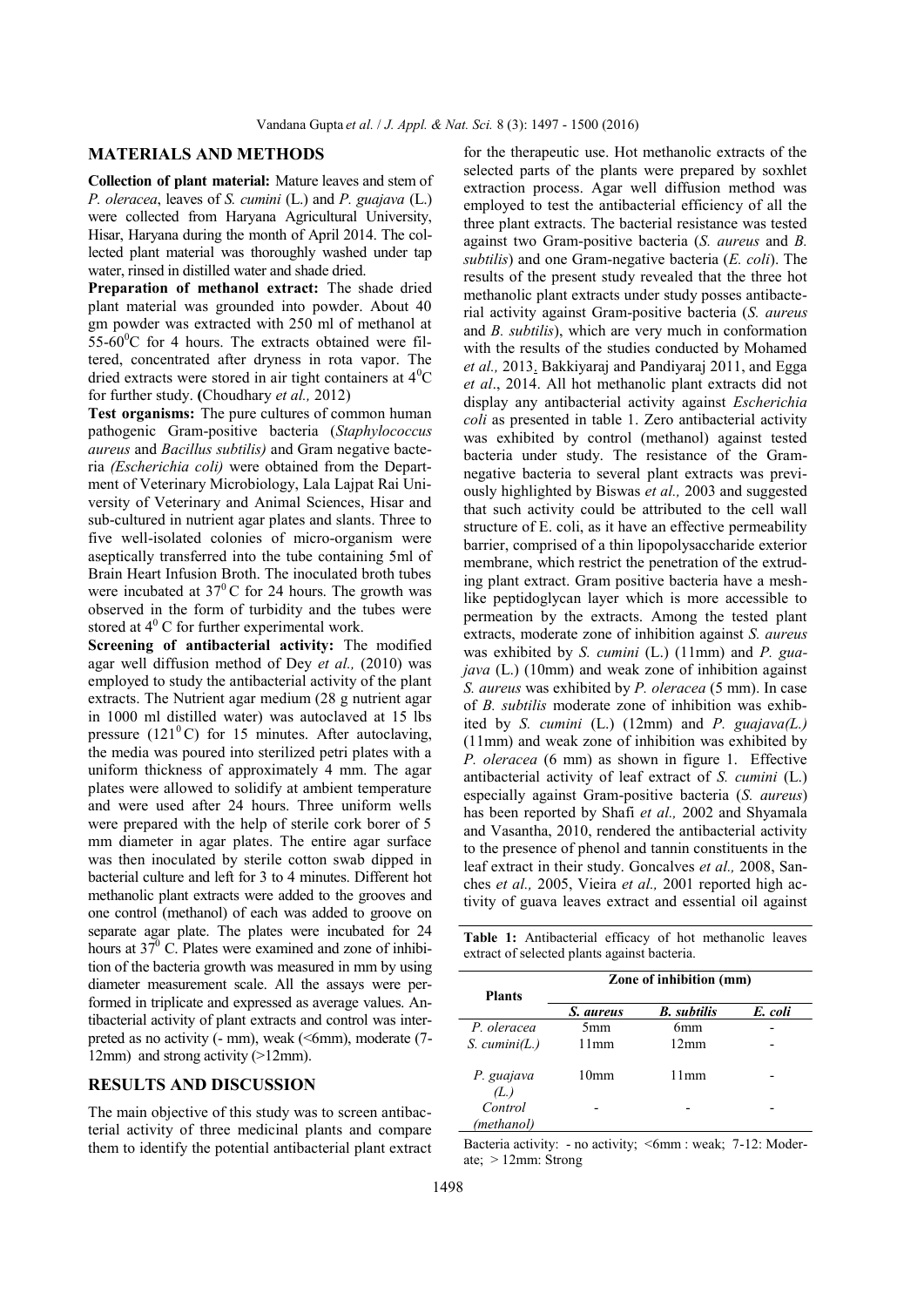

**Fig 1.** *Zone of inhibition of plants under study against Gram-positive bacteria.*

*S. aureus*, which could be attributed to the presence of active compounds such as tannin, flavonoids, eugenol, mallic acid present in the leaves (Ncube *et al.,* 2008). Although Methanolic extract of *P. oleracea* have been reported to possess good antibacterial property against two Gram-positive bacteria (*S. aureus and B. subtilis)* and such activity was rendered to the presence of chemical compounds of this plant (Bakkiyraj and Pandiyaraj, 2011). Whereas in the present study the antibacterial activity of hot methanolic extract of *P. oleracea* was weak as compared to *S. cumini* (*L*.) and *P. guajava* (L.). This might be due to the difference in number and type of chemical compounds present in the extract, which are responsible for antibacterial property. The results suggest that among the three plants screened hot methanolic extract of *S. cumini* (L.) and *P. guajava* (L.) belonging to the family Myrtaceae exhibited almost similar antibacterial activity and can be used as potential antibacterial agent against Grampositive bacteria.

#### **Conclusion**

The present work demonstrates the antibacterial potential of hot methanolic extracts of *P. oleracea, S. cumini*  (L.) and *P. guajava* (L.). The observed inhibition of Gram-positive bacteria (*S. aureus* and *B. subtilis)* suggests that plants under study possess compounds containing antibacterial properties that can effectively suppress the growth when extracted using methanol as solvent. On the basis of the present finding, it can be concluded that *S. cumini* (L.) and *P. guajava* (L.) possess better capabilities of being a good candidate in search for natural antibacterial agent against infections and diseases causing Gram-positive bacteria as compared to *P. oleracea.* Also, detailed investigation is required for the quantitative and qualitative analysis of chemical compounds also known as phytochemicals present in the plants under study, which are responsible for their antibacterial activity.

### **REFERENCES**

- Bakkiyaraj, S, and Pandiyaraj, S. (2011). Evaluation of Potential Antimicrobial Activity of Some Medicinal Plants against Common Food-Borne Pathogenic Microorganism. *International Journal of Pharma and Bio Sciences.* 2(2):B484-491.
- Biswas, B., Rogers, K., McLaughlin, F., Daniels, D., and Yadav, A.(2013). Antimicrobial activities of leaf extracts of guava (Psidium guajava L.) on two Gram-Negative and Two Gram-Positive Bacteria. *International Journal of Microbiology*.2013:1-7
- Chaudhary, B. and Mukhopadhyay, K.(2012). Syzygium cumini (L.) Skeels: A Potential Source of Nutraceuticals. *International Journal of Pharmacy and Biological Sciences.* 2(1): 46-53.
- Choudhary, S., Sharan, L. and Sinha, M.P.(2012). Phytochemical and Antimicrobial Screening of psidium Guajava L. Leaf Extracts against Clinically Important Gastrointestinal Pathogens, *J.Nat. Prod. Plant Resour*. 2 (4):524-529.
- Dey, S.K., Banerjee, D., Chattapadhyay, S. and Karmakar, K.B. (2010). Antimicrobial activities of some medicinal plants of West Bengal. *International journal of Pharma and Bio Sciences.*1(3):1-10*.*
- Dixit, P., Tripathi, S., Verma, K.N. 2013. A Brief Study On Marigold (Targets Species): A Review. *International Research Jaurnal Of Pharmacy*. 4(1)43-48.
- Donehower, R.C. and Rowinsky, E.R. (1993). Cancer Treat Rev 1993;19C:63 Egga E.S., Adeyanju O., Agyens O.E. 2014. Preliminary Phytochemical, Antibacterial and Proximate Analysis of Tender Leaves of Psidium guajava L. in Jos, Plateau State, Nigeria. *Asian Review of Environmental and Earth Sciences*. 1(2):35-38
- Goncalves, F.A., Andrade, M., Bezerra, J.N.S et al. (2008). Antibacterial activity of guava,
- Psidium guajava Linnaeus, leaf extracts on diarrhea-causing enteric bacteria isolated from seabob shrimp, Xiphopenaeus Kroyeri (Heller)," *Revista do Instituto de Medicina Tropical de Sao Paulo.* 50(1):11-15
- Handa, D. and Sharma, K. (2014). A Review: Plant Extracts a New Source of Antimicrobial
- Potential. *Research Journal of Pharmaceutical, Biological and Chemical Sciences.* 5(3): 597-628